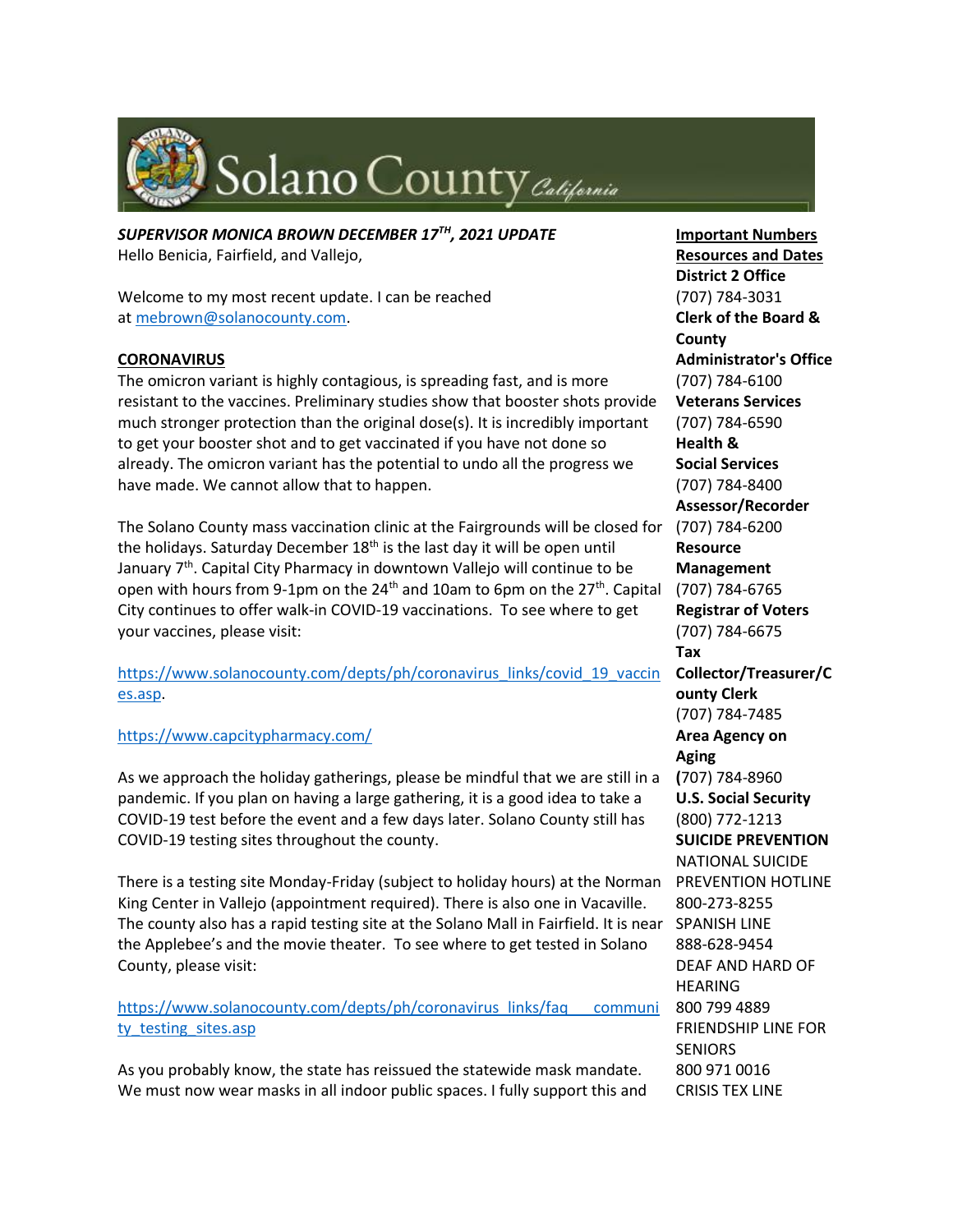urge everyone to wear their masks in public. Given how easily transmissible the omicron variant is, it is important that we take all the steps we can to protect our community.

This week, the United States has surpassed 800,000 deaths from COVID-19. My heart breaks for everyone we have lost. We owe it to those we lost to do everything we can do stop the spread of this virus.

#### **MARIN CLEAN ENERGY**

MCE will be building a solar project near Lake Herman. This will be the largest 877-565-8860renewable energy project in Solano County. For more information, please visit: [https://www.mcecleanenergy.org/mce-news/mce-announces-largest](https://www.mcecleanenergy.org/mce-news/mce-announces-largest-renewable-energy-project-in-solano-county-2/)[renewable-energy-project-in-solano-county-2/](https://www.mcecleanenergy.org/mce-news/mce-announces-largest-renewable-energy-project-in-solano-county-2/)

# **REGIONAL HOUSING NEEDS ALLOCATION**

The Association of Bay Area Governments has released the proposed final RHNA numbers. This will determine how much housing each city and county is required to permit. For more information, please visit: [https://abag.ca.gov/tools-resources/digital-library/proposed](https://abag.ca.gov/tools-resources/digital-library/proposed-finalrhnaallocationreport2023-2031pdf)[finalrhnaallocationreport2023-2031pdf](https://abag.ca.gov/tools-resources/digital-library/proposed-finalrhnaallocationreport2023-2031pdf)

#### **VALERO REFINERY INCIDENT**

Valero's flaring event resulted in a petroleum-based product falling on homes and cars. It is recommended that any produce impacted by the residue be thrown away. Valero is responsible and should pay for any cleanup costs or damage. To make a claim, please call 800-678-9335.

# **SOLTRANS HOLIDAY SCHEDULE**

To see the holiday bus schedule for SolTrans, please visit: [https://soltrans.org/news/service-alert/service-alert-holiday-services-](https://soltrans.org/news/service-alert/service-alert-holiday-services-2022/?fbclid=IwAR1VlMIGuNwBIvXDZ8KP51wNwT1Gb7xxIcw51l9-Z-FcaoD20hX4f41FuVM)[2022/?fbclid=IwAR1VlMIGuNwBIvXDZ8KP51wNwT1Gb7xxIcw51l9-Z-](https://soltrans.org/news/service-alert/service-alert-holiday-services-2022/?fbclid=IwAR1VlMIGuNwBIvXDZ8KP51wNwT1Gb7xxIcw51l9-Z-FcaoD20hX4f41FuVM)[FcaoD20hX4f41FuVM](https://soltrans.org/news/service-alert/service-alert-holiday-services-2022/?fbclid=IwAR1VlMIGuNwBIvXDZ8KP51wNwT1Gb7xxIcw51l9-Z-FcaoD20hX4f41FuVM)

#### **I-80 SIX BRIDGES MEETING**

There will be a meeting on December  $21<sup>st</sup>$  from 5:30-7:00 pm. For more information and the login link, please visit the latest edition of the Vallejo Weekly on page

25: [https://issuu.com/cityofvallejo/docs/vw\\_vol9\\_issue50?fr=sNWM1MjM4O](https://issuu.com/cityofvallejo/docs/vw_vol9_issue50?fr=sNWM1MjM4OTE1MzY) [TE1MzY](https://issuu.com/cityofvallejo/docs/vw_vol9_issue50?fr=sNWM1MjM4OTE1MzY)

# **WREATHS ACROSS AMERICA**

741741 THE TREVOR PROJECT FOR LGBTQ YOUTH 866-488-7386 TRANS LIFELINE PROVIDING SUPPORT FOR THE TRANSGENDER **COMMUNITY**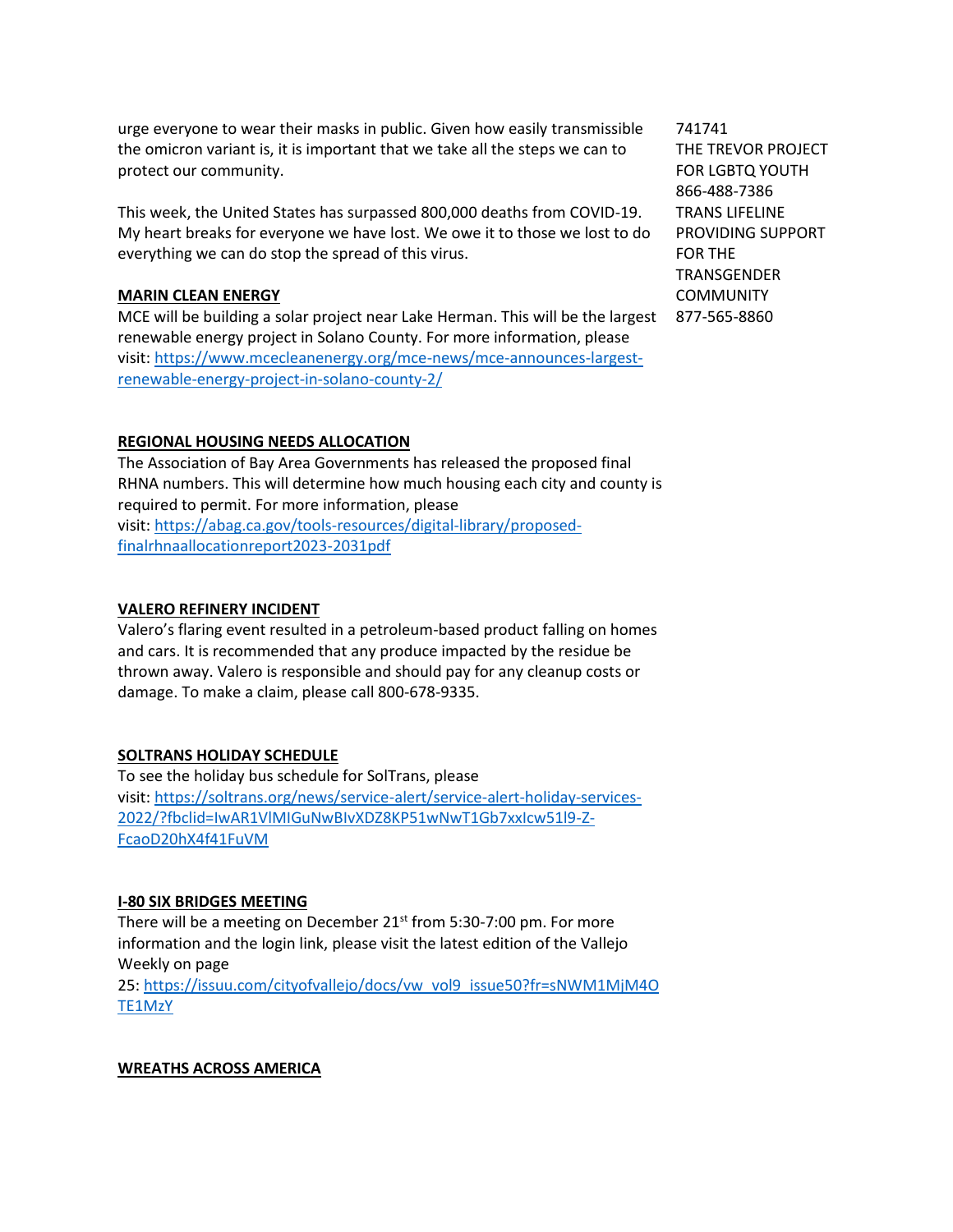There will be an event for Wreaths Across America at the Benicia Arsenal Cemetery and the Mare Island Cemetery. The Benicia Arsenal event will be at 8:00 am and the Mare Island event will be at 9:00 am. This is an annual event to honor those who have sacrificed their lives in service to America. It is to ensure we remember their sacrifice.

#### **GRANTS FOR CHARCHING STATION**

The Bay Area Air Quality District is offering grants to install publicly accessible charging stations for cars. For more information, please visit: [https://www.baaqmd.gov/funding-and-incentives/businesses-and](https://www.baaqmd.gov/funding-and-incentives/businesses-and-fleets/charge)[fleets/charge](https://www.baaqmd.gov/funding-and-incentives/businesses-and-fleets/charge)

#### **EVICTION ASSISTANCE**

The court and the county are partnering to help navigating rental relief and the eviction process. The court's legal assistance center can be reached at 707-207-7355.

# **BEWARE OF SCAMMERS**

12/17/2021 LA Times Page 8:

Federal officials warn of holiday scams. The writer of this article, David Lazarus, was exchanging emails with a holiday scammer when the warning came.

Here are the problems: 1) gift cards. Any online request for untraceable, nonrefundable gift cards is a scam. 2) The scammer said he couldn't buy the gift cards himself. He's holed up with COVID-19.

According to the Federal Trade Commission, pandemic-related scams have soared since the beginning of 2020. Nearly 280,000 fraud reports involving COVID have been filed with the agency, with losses approaching \$650 million.

Finally, the scammer said he tried purchasing gift card online but had no luck. That's just silly. There are tons of sites that sell gift cards. You can also purchase directly from individual retailers, including Google Play.

Scammers do not take a holiday, and the top thing on their list right now is stealing people's hard-earned money. (FBI's recent announcement) Make sure you are dealing with an actual nonprofit group. Check it out on site such as Charity Navigator and CharityWatch.

Before you open your wallet, always examine the web or email address of a suspicious request or offer. Extra letter or characters tell you it's not the real deal.

Please be careful and have a safe holiday season.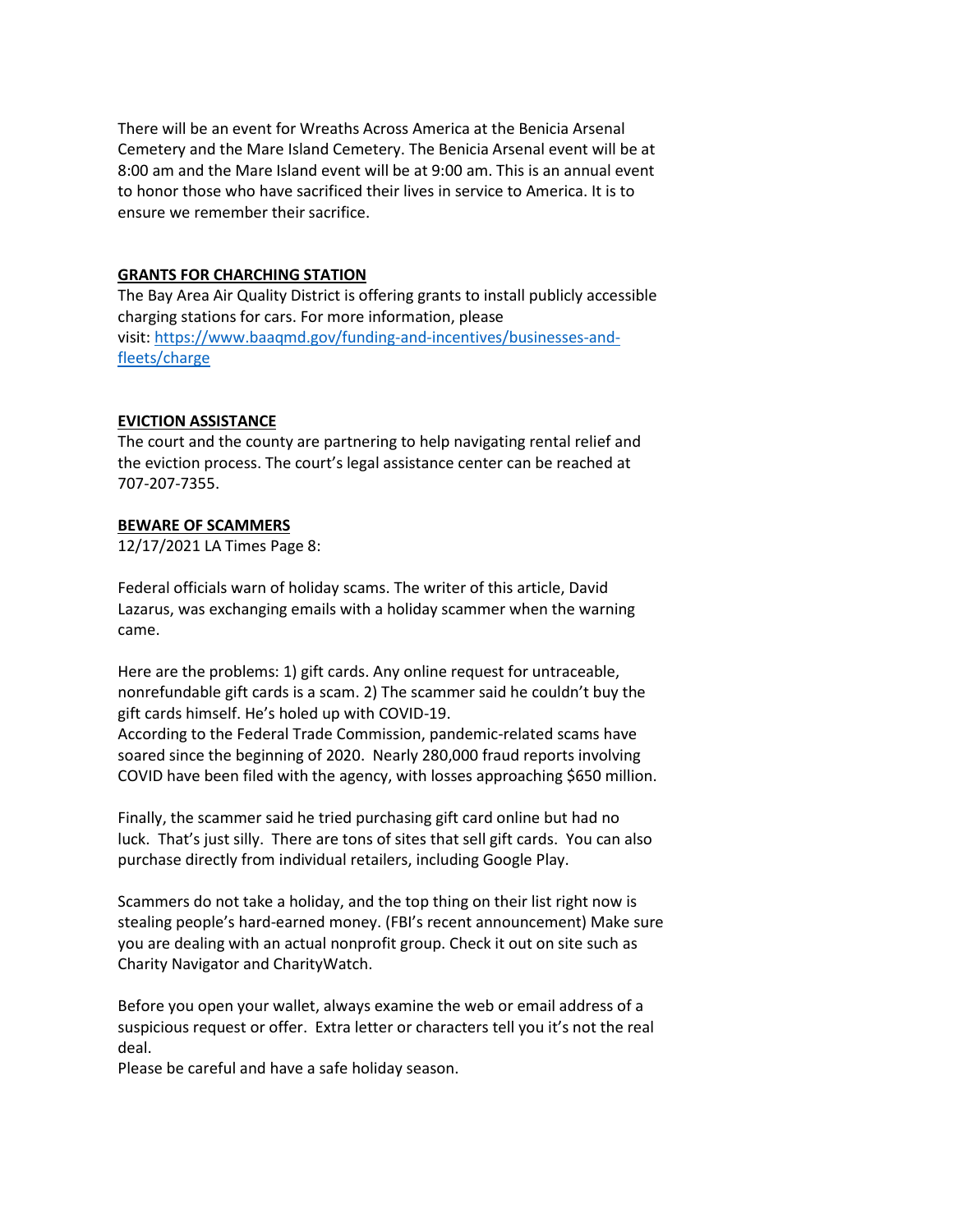# **SUPPORTING LOCAL BUSINESSES THIS HOLIDAY SEASON**

As you finish your holiday shopping, please support our local businesses. There are many options in our community Erikson's Ranch has amazing Jellies and Jams. The Benicia Mainstreet offers Benicia dollars that can be spent at many of the downtown businesses. In Vallejo, Liled's has delicious homemade candies and treats. These are examples of our amazing local businesses. The more money we spend here, the more money stays here.

For more information about local businesses, please visit:

<https://www.visitbenicia.org/>

<https://beniciamainstreet.org/>

<https://www.visitfairfieldca.com/>

<https://www.visitvallejo.com/>

<https://liledscandykitchen.com/>

<https://www.ericksonranch.com/>

#### **JOBS**

SOLANO COUNTY JOBS: <https://jobapscloud.com/solano/>

CITY OF BENICIA

JOBS: <https://agency.governmentjobs.com/benicia/default.cfm>

CITY OF FAIRFIELD JOBS: <https://www.governmentjobs.com/careers/fairfield>

CITY OF VALLEJO JOBS: <https://www.governmentjobs.com/careers/vallejo>

Thank you for reading this update. Please stay safe, wear your masks, get your vaccines/boosters, support our local businesses. This will be my last update for the 2021 year. I wish you and your family a Happy Holiday Season.

Sincerely, Monica Brown, Solano County Supervisor, District 2